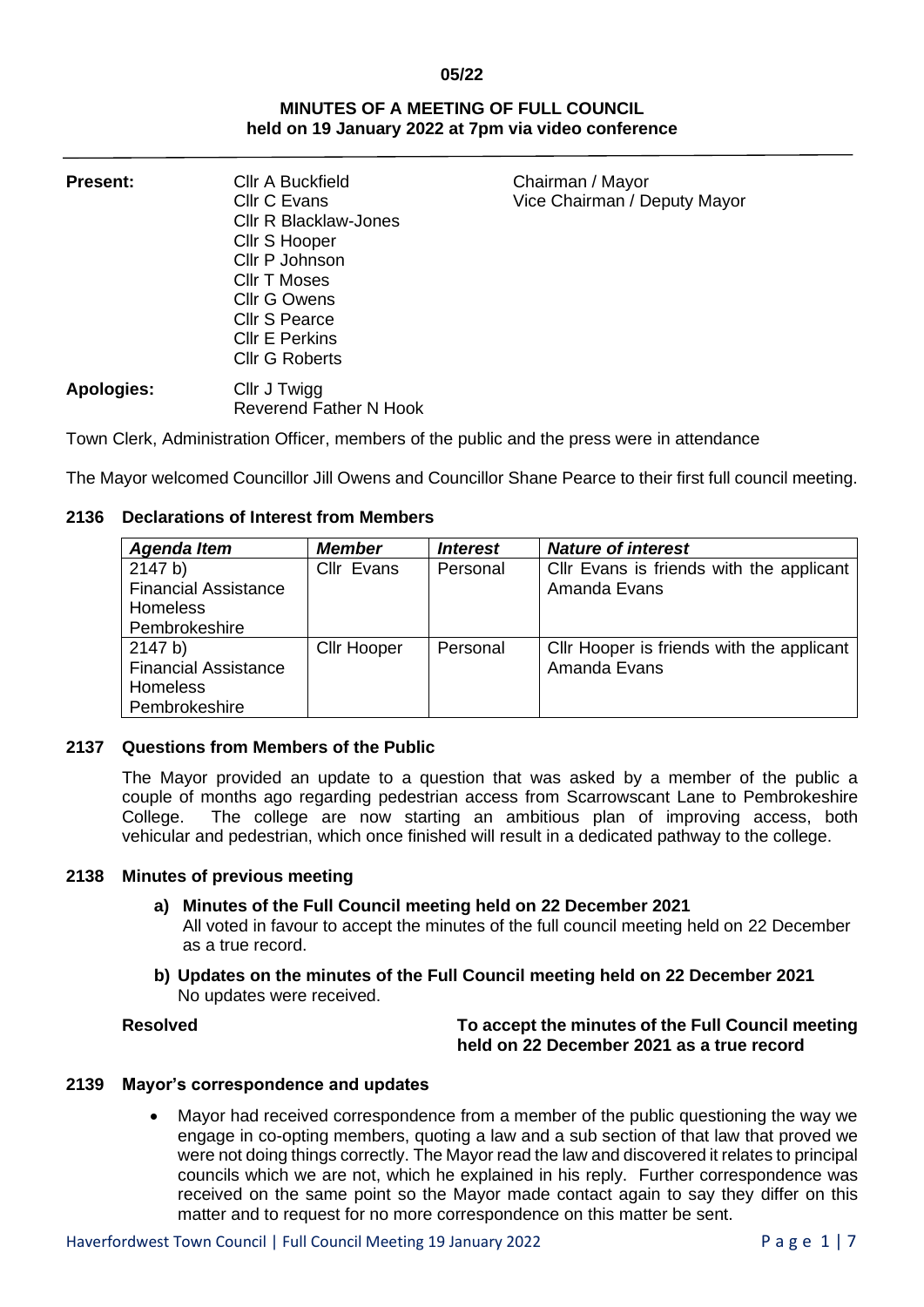- The same member of the public corresponded with the Mayor to question the accuracy of council minutes to which the Mayor did not reply.
- Mayor will be holding a presentation evening for the recipient who due to covid, was unable to attend the presentation evening in November. Unlike last time there will be no restrictions on the numbers, so once the date and time has been arranged all will be advised and invited to attend.
- Mayor has been asked to present the Mayor's Award 2021 to Haverfordwest County AFC Supporters Association at a match on 11 February. Councillor Tom Moses will attend as he is acting chair of Bridge Meadow Trust and he supported their nomination.
- The St David's day parade will be held on 1 March 2022. This is a huge event with all the schools in Pembrokeshire invited to attend, supported by Menter Iaith. The Officers are invited to join the march from the old library through the streets down to the Picton Centre.

# **2140 Planning Applications**

| Ref No. 21/0963/PA        | Proposal: Two storey side extension and extension of existing porch |
|---------------------------|---------------------------------------------------------------------|
| <b>Priory Ward</b>        | 11 Beechlands Park, Haverfordwest, Pembrokeshire SA61 1EN           |
| <b>Resolved</b>           | <b>Support</b>                                                      |
|                           |                                                                     |
| <b>Ref No. 21/0974/PA</b> | Proposal: Alterations and Extensions                                |
| <b>Priory Ward</b>        | 43 Nether Edge Drive, Scarrowscant Lane, Haverfordwest SA61         |
|                           | 1ED                                                                 |
| <b>Resolved</b>           | <b>Support</b>                                                      |

# **2141 Committee Minutes**

The following minutes were submitted:

# **Minutes of the meeting of the Management, Estates and Strategy Committee held on Tuesday 4 January 2022 at 6pm via video conference**

| <b>Present</b>  | <b>Cllr G Roberts</b><br><b>CIIr R Blacklaw-Jones</b><br><b>CIIr A Buckfield</b><br>Cllr C Evans<br>Cllr P Johnson<br><b>CIIr T Moses</b><br>Cllr J Twigg | <b>MES Committee Chairman</b><br><b>MES Committee Vice Chairman</b><br>Chairman of Council / Mayor - Ex-officio<br>Deputy Mayor |
|-----------------|-----------------------------------------------------------------------------------------------------------------------------------------------------------|---------------------------------------------------------------------------------------------------------------------------------|
| <b>Observer</b> | Cllr D Blyth<br>Cllr S Hooper                                                                                                                             |                                                                                                                                 |

Town Clerk was in attendance

## **Declarations of interest from Members**

| Agenda Item              | <b>Member</b> | Interest | <b>Nature of interest</b> |
|--------------------------|---------------|----------|---------------------------|
| -No<br>declarations made |               |          |                           |

# **Report of last meeting**

Hybrid Meetings: The new equipment is to be trialled as soon as is reasonable possible.

# **2021/2022 Action Plans**

# **Cemeteries:**

Lower Prendergast: Following a recent site visit, it is felt that the final stage of repairs to the boundary wall should be completed in the next financial year and not deferred for a second year.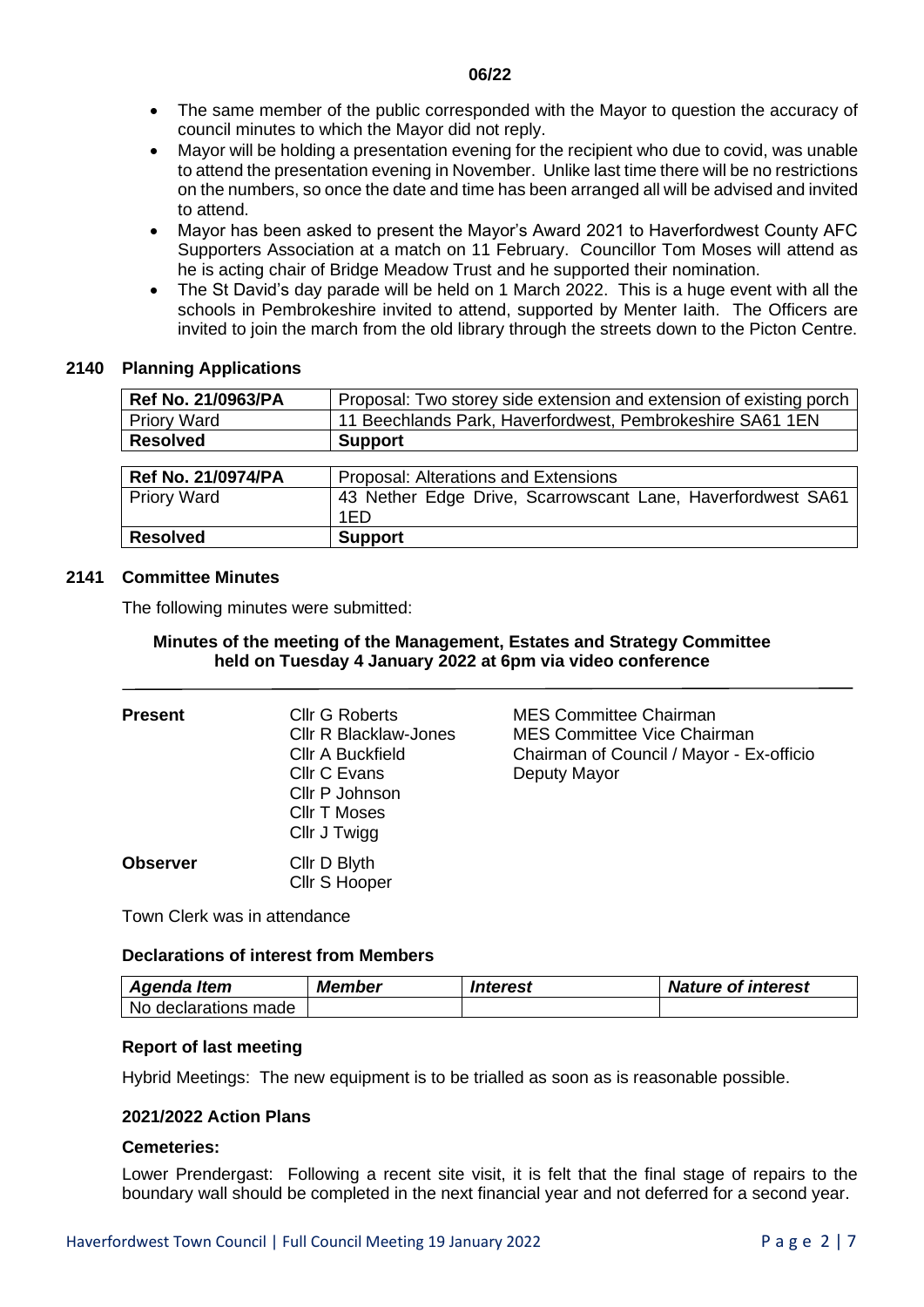Councillor Hooper called a point of order for the lack of respect shown to the Deputy Mayor by the Mayor – reference Standing Order point 7a.

In response, the Mayor apologised for being annoyed by constant interruptions.

St Martins: Still awaiting Structural Survey Report, further follow up to be made.

Upper Prendergast: Estimated quotes for repair of railings are to be sourced.

**Christmas Lights sub-committee**: No update.

**Community Garden:** A progress update on the lease agreement will be sought by the Town Clerk.

**Events:** An initial meeting for Festival Week will be held this coming Friday. It was agreed that all correspondence and promotion material must be proof read by the Town Clerk before distribution.

#### **Picton Centre:** No updates.

**Priory Saltings:** Quotes are being sought for the installation of railings on the steps. There is an improvement to the steps following the adjustment by our Groundsman. Pembrokeshire County Council Cleddau Reaches Project are considering the walkway under the bridge over Freemen's Way and looking for appropriate funding. It is hoped that outside funding will be provided for workshops to be held with the groups and school who have previously been involved with the meadow.

#### **Sheriff's Project:** No update.

**Sports Pavilion:** Sports Pavilion Task and Finish Group are to complete a site following completion of the contracted work to the shower blocks.

Youth Involvement Work: No update.

# **Draft 2022/2023 Action Plans and Budget**

It was reiterated that ideally the final stage of repair work to the boundary wall at Lower Prendergast Cemetery should be completed in the next financial year.

As there is an extraordinary meeting being held on 13 January 2022 to consider the 2022/2023 budget and precept, it was agreed that no further discussions were necessary at this time.

#### **Items for next agenda**

- Request a briefing from the Pembrokeshire County Council Regeneration Team about the Placemaking Town Plans and town centre route signage
- The Queen's Platinum Jubilee

## **With no further business to consider, the meeting ended at 7.01pm**

**Resolved The minutes of the Management, Strategy and Estates Committee meeting held on 4 January 2022 were accepted as a true record with one amendment to page R01/01 with the response from the Mayor**

**Minutes of the meeting of the Personnel, Policy and Finance Committee held on Wednesday 5 January 2022 at 6pm via video conference**

| Cllr J Twigg  |                               |                                    |
|---------------|-------------------------------|------------------------------------|
| Cllr S Hooper | <b>PPF Committee Chairman</b> |                                    |
|               | Cllr D Blyth                  | <b>PPF Committee Vice Chairman</b> |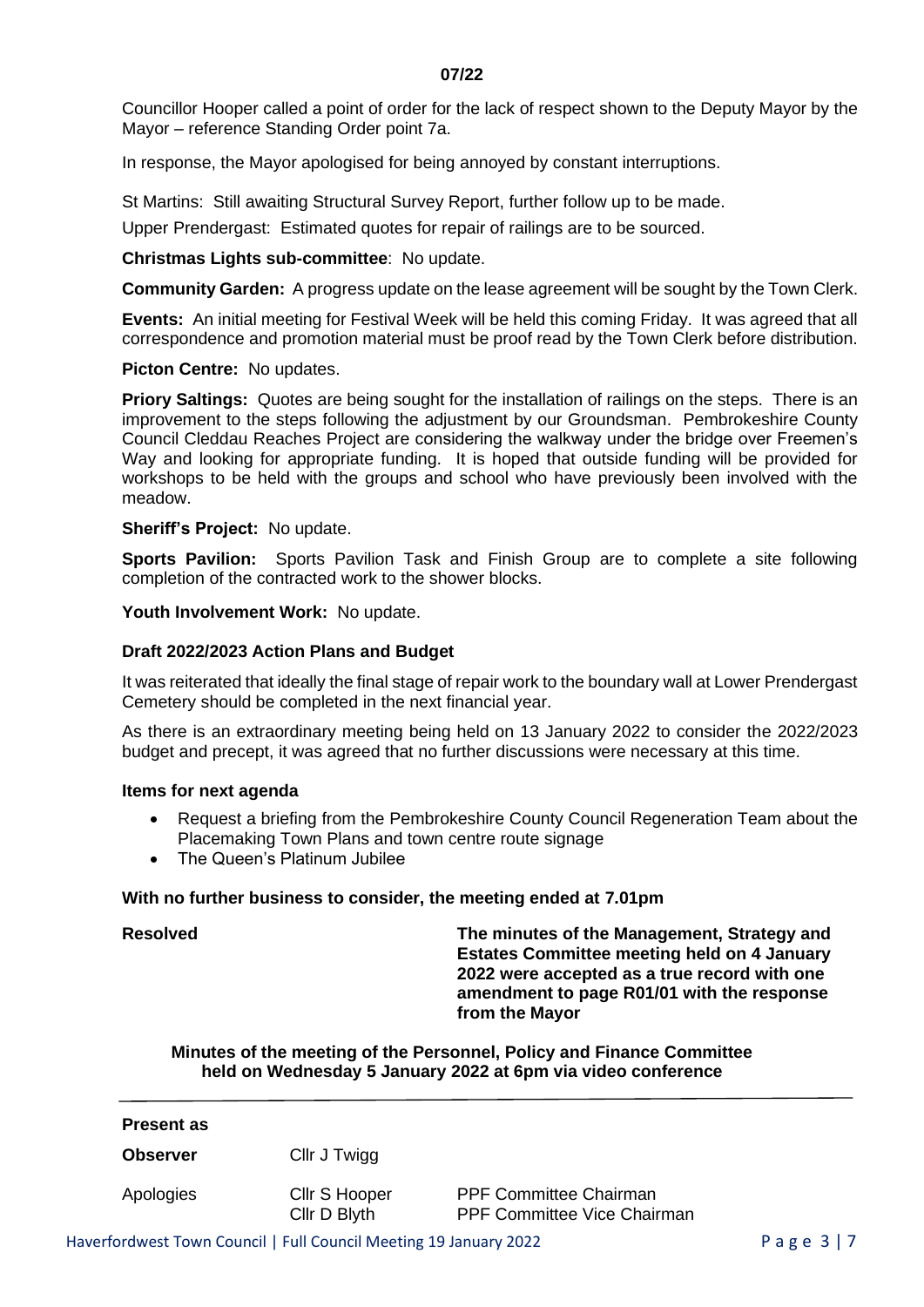**08/22**

Cllr E Perkins

Cllr A Buckfield Chairman of Council/Mayor – Ex-officio

Town Clerk was in attendance

## **Meeting was not quorate and ended at 18.04pm.**

# **Resolved The minutes of Personnel, Policy and Finance Committee meeting held on 5 January 2022 were noted**

# **2142 Terms of Reference for Committees, Sub-Committees and Task and Finish Groups – consider appointments**

Councillor Owens and Councillor Pearce were appointed as members of the Personnel, Policy and Finance Committee.

Councillor Blacklaw Jones was appointed as a member of the Christmas Lights Sub-Committee.

Councillor Owens and Councillor Pearce were appointed as members of the Events Sub-Committee.

As there are no appointed members to the Grant Funding Review Task and Finish Group, and as the budget for 2022-2023 has been set, the framework for considering service level agreements can be looked at after the elections in May.

Councillor Johnson was appointed as a member of the Community Garden Task and Finish Group.

**Resolved The following representatives are appointed to:**

- **Councillors Owens and Pearce are appointed to the Personnel, Policy and Finance committee**
- **Councillor Blacklaw-Jones is appointed to the Christmas Lights Sub-Committee**
- **Councillors Owens and Pearce are appointed to the Events Sub-Committee**
- **Service Level Agreements to be considered after the elections in May**
- **Councillor Johnson is appointed to the Community Garden Task and Finish Group**

# **2143 Outside Bodies**

# **a) Consider appointments**

Councillor Moses was appointed as a representative on the Pembrokeshire County Council Working Better Together Forum, with the Town Clerk to attend as and when necessary.

Councillors Owens and Pearce are appointed as representatives on the Portfield Recreation Committee

## **b) Updates**

Flagship Heritage Initiative: The next meeting is on Tuesday 25 January at 10 am. The members are currently discussing designs and costs for a way marker which they are planning to put in Castle Lake car park.

One Voice Wales: Mayor advised that a programme of training exercises has been sent out and he asked the Town Clerk to ensure the two new Councillors have a copy of it. Councillor Hooper has asked Councillor Moses to raise her concerns about what she feels is the outdated terminology Chairman instead of Chair. The Clerk advised she has raised it with One Voice Wales who are checking the legality of this.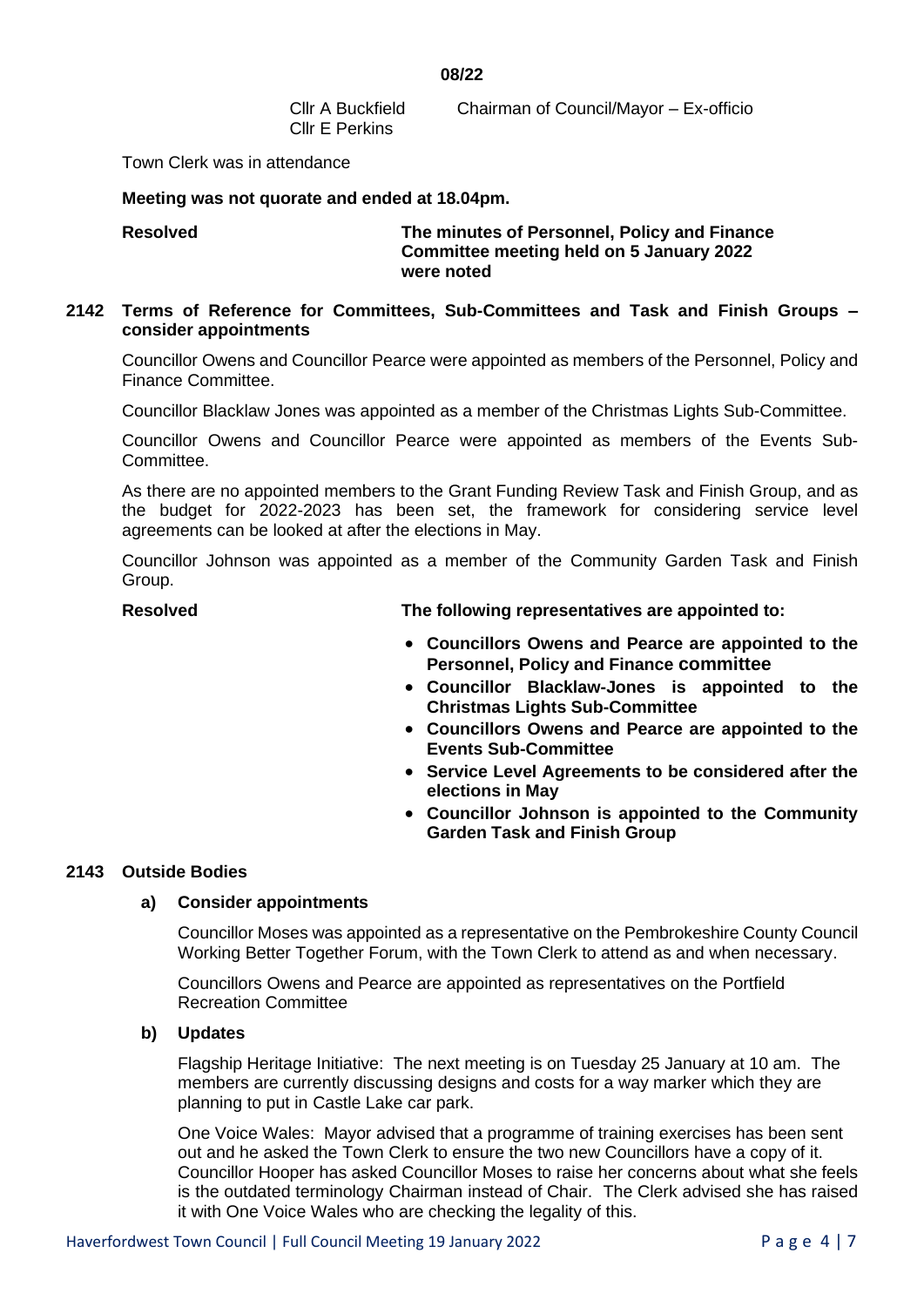Pembrokeshire County Council Working Better Together: We have been approached to nominate one Councillor and/or the Town Clerk to attend these meetings. Councillor Moses advised that he has attended all of the meetings of this group. He would encourage all of our councillors to attend wherever possible.

Youth Forum: Councillor Blacklaw-Jones reported he had received some input from the Youth Forum for the youth's garden. He had a met with the newly appointed youth officer for Haverfordwest and showed him the potential plot at castle lake.

Town Museum: The Mayor advised they are planning to open at Easter. Both the Mayor and Sheriff have been invited to open the burgage plots in their civic roles in February.

#### **Resolved The following representatives are appointed to:**

- **Councillor Moses is appointed as a representative on the Pembrokeshire County Council Working Better Together Forum with the Town Clerk to attend as and when necessary**
- **Councillors Owens and Pearce are appointed as representatives to the Portfield Recreation Committee**

# **2144 Our response provided to:**

**a) Pembrokeshire County Council – Local Development Plan & Pembrokeshire Coast National Park Local Development Plan 2 Joint Supplementary Planning Guidance on the Cumulative Impact of Wind Turbines**

Councillors had no comments to make on the report so the Mayor suggested they respond individually should they have any comments at a later date.

**Resolved Accept the report and if any comments in the future, then Councillors are to respond individually**

## **2145 One Voice Wales Model Local Resolution Protocol for Community and Town Councils**

Town Clerk advised that we have already adopted the local resolutions, and this is an updated version report with very minor changes.

**Resolved To adopt the updated One Voice Wales Model Local Resolution Protocol for Community and Town Councils**

# **2146 Priory Saltings – consider planting of trees for wildlife habitat and creation of willow sculptures**

Councillor Evans advised that he had secured funding for tree planting on a natural asset and also funding to carry forward engagement in the shape of workshops for creation of willow sculptures. Both would mean enhancements that would benefit the Priory Saltings. The funding will provide for 150 small hazel trees and 50 birch trees to be planted. Councillors will be invited for a site visit next weekend to agree the best location for the tree planting. There are 3 groups that are engaged to participate in the willow sculptures workshop - MIND, St Mark's Church in Wales VA Primary School and Haverfordwest Soroptimists.

**Resolved Council accepted the donation of 200 trees to be planted at Priory Saltings**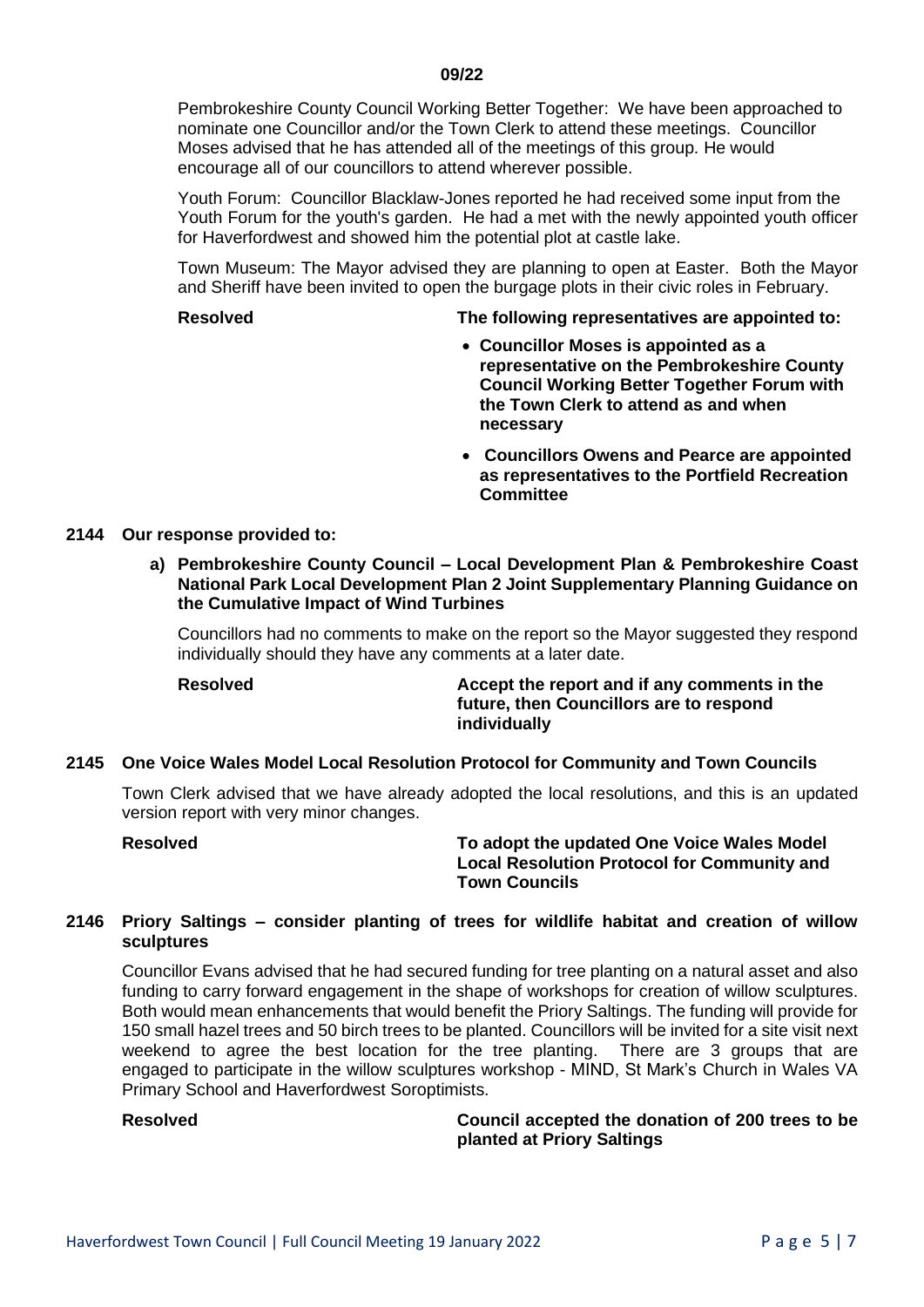# **2147 Financial Assistance**

# **a) St David's Church**

This retrospective application asks for financial support of £400 to pay for the lighting of the church for 2 hours every night of 2021. This arrangement will cease from 1 January 2022. All voted in agreement to award funding of £400.00 under Local Government Act 2000 Section 2.

# **b) Homeless Pembrokeshire**

Homeless Pembrokeshire request financial support of £500 towards the top of town community garden, for plants and shrubs for the war memorial, in High Street, Haverfordwest. All voted in agreement to award funding of £500 under Local Government Act 2000 Section 2.

# **c) GRWP Resilience**

The applicant requests financial support of £2,880 towards their project to provide a new site for community growing areas just outside the boundary of Haverfordwest**.** All voted in agreement to award funding of £2,880 under Local Government Act 2000 Section 2.

# **d) Urdd Gobaith Cymru – eisteddfod Yr Urdd**

The Urdd requests financial support of £200 towards it's National Eisteddfod in Denbigh in May 2022. Council did not approve funding towards this project as it did not meet the criteria.

**Resolved St David's Church is granted a donation of £400.00**

> **Homeless Pembrokeshire is granted a donation of £500.00**

> **GRWP Resilience is granted a donation of £2,880**

**No donation is granted to Urdd Gobaith Cymru**

## **2148 Accounts for payment**

All voted in favour of approving the accounts for payment and acceptance of receipts for December 2021.

**Resolved December accounts totalling £27,716.62 including VAT were approved for payment and receipts totalling £106,111.46 excluding VAT were accepted**

**For agenda item numbers 2149, 2150 and 2151** all voted in favour of exercising the PUBLIC BODIES (ADMISSION TO MEETINGS) ACT 1960.

**Resolved That as publicity would be prejudicial to the public interest by reason of the confidential nature of the business to be transacted, the Press and Public be excluded from the meeting**

*All members of the public and press left the meeting at 8.59pm*

## **2149 Consider updates on the Picton Centre**

No resolutions.

# **2150 All matters in relation to the Old Wool Market**

No matters to discuss regarding Old Wool Market.